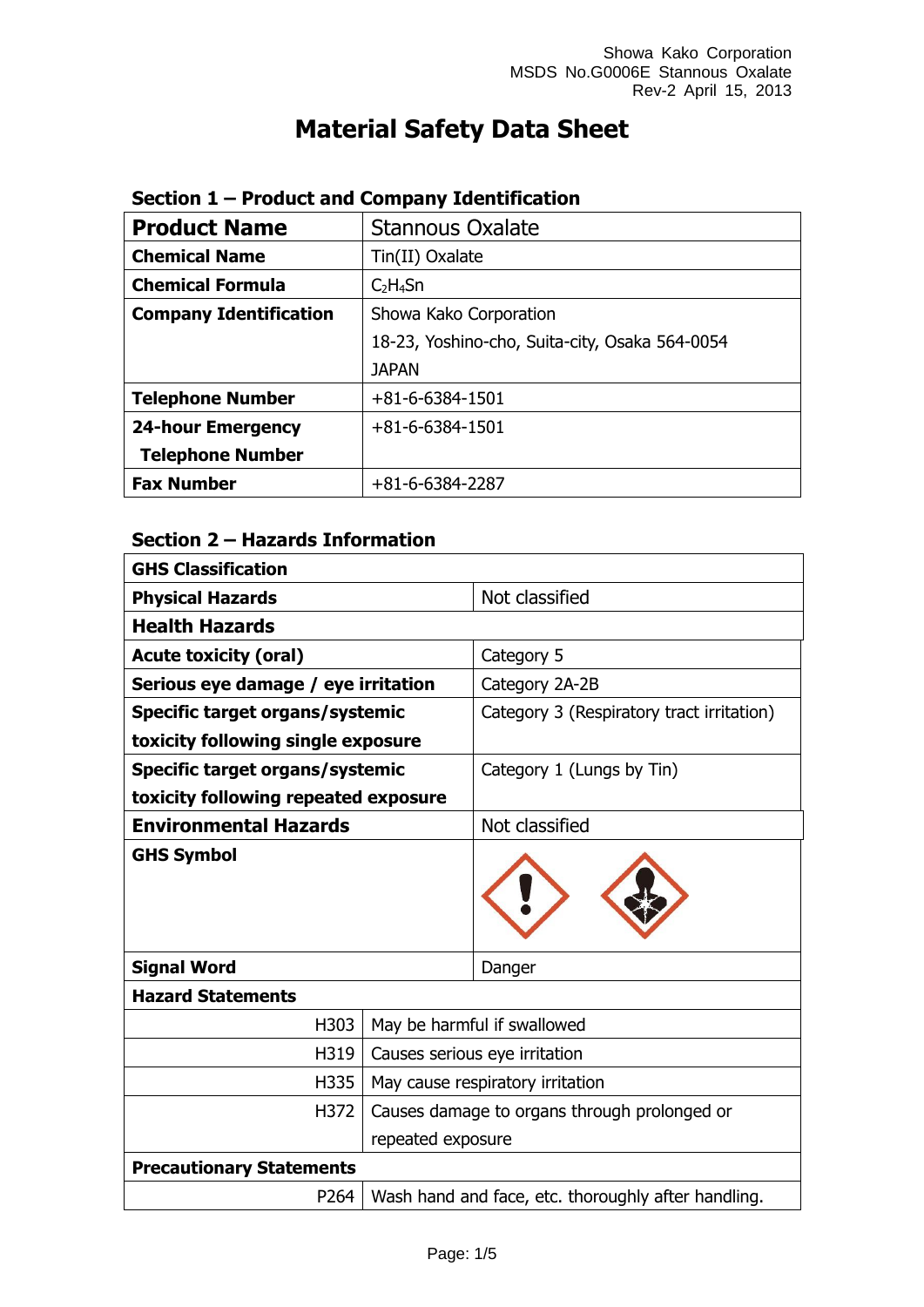Showa Kako Corporation MSDS No.G0006E Stannous Oxalate

|                            | Rev-2 April 15, 2013                                      |
|----------------------------|-----------------------------------------------------------|
| P280                       | Wear protective eye protection/ face protection.          |
| P271                       | Use only outdoors or in a well-ventilated area.           |
| P260                       | Do not breathe dust/fume/gas/mist/vapors/spray.           |
| P270                       | Do not eat, drink or smoke when using this product.       |
| <b>Response Statements</b> |                                                           |
| P312                       | Call a POISON CENTER or doctor/physician if you feel      |
|                            | unwell.                                                   |
| P305+P351+P338             | IF IN EYES: Rinse cautiously with water for several       |
|                            | minutes. Remove contact lenses, if present and easy to    |
|                            | do. Continue rinsing.                                     |
| P337+P313                  | If eye irritation persists: Get medical advice/attention. |
| P304+P340                  | IF INHALED: Remove victim to fresh air and keep at rest   |
|                            | in a position comfortable for breathing                   |
| P314                       | Get medical advice/ attention if you feel unwell.         |
| <b>Storage Statements</b>  |                                                           |
| P403+P233                  | Store in a well-ventilated place. Keep container tightly  |
|                            | closed.                                                   |
| P405                       | Store locked up.                                          |
| <b>Disposal Statements</b> |                                                           |
| P501                       | Dispose of contents/ container through a waste            |
|                            | management company authorized by the local                |
|                            | government.                                               |

## **Section 3 – Composition and Information on Ingredients**

| <b>Substance/Mixture</b> | Substance        |
|--------------------------|------------------|
| <b>Chemical Name</b>     | Stannous oxalate |
| $CAS \#$                 | 814-94-8         |
| <b>Percent</b>           | 97.0% min.       |

#### **Section 4 – First Aid Measures**

| <b>Eyes</b>       | Immediately flush eyes with copious amounts of water for at least 15  |
|-------------------|-----------------------------------------------------------------------|
|                   | minutes. Consult with ophthalmologist.                                |
| <b>Skin</b>       | Immediately flush skin with copious amounts of water for at least 15  |
|                   | minutes.                                                              |
| <b>Ingestion</b>  | Wash out mouth with water. Induce vomiting. Call a physician.         |
| <b>Inhalation</b> | Remove to fresh air. If not breathing give artificial respiration. If |
|                   | breathing is difficult, give oxygen. Call a physician if necessary.   |

## **Section 5 – Fire Fighting Measures**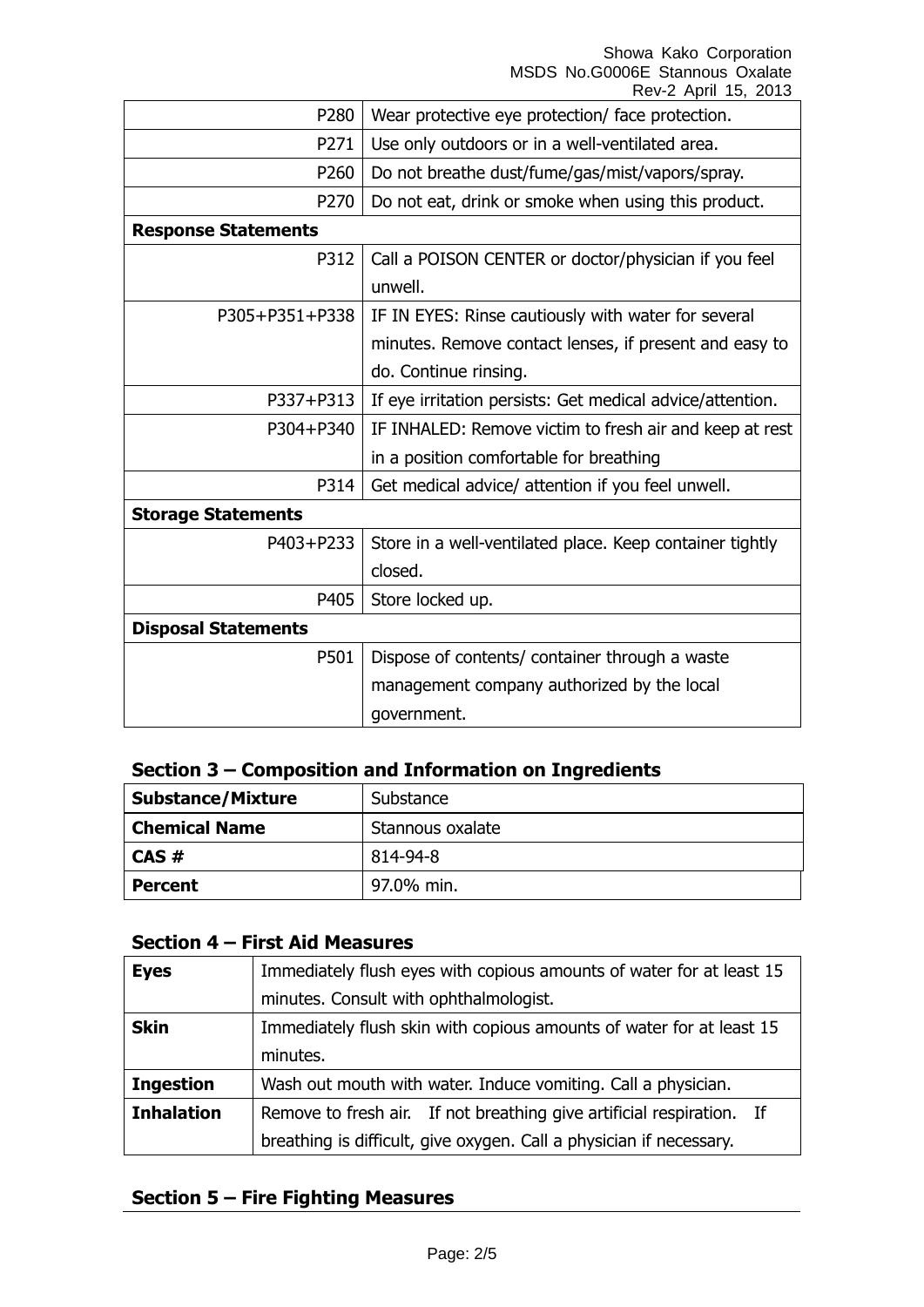Showa Kako Corporation MSDS No.G0006E Stannous Oxalate Rev-2 April 15, 2013

| <b>Flash Point</b>                      |              | No data found                                       |
|-----------------------------------------|--------------|-----------------------------------------------------|
| <b>Autoignition</b>                     |              | <b>None</b>                                         |
| <b>Explosion Limits</b><br><b>Lower</b> |              | No data found                                       |
|                                         | <b>Upper</b> | No data found                                       |
| <b>Extinguish Media</b>                 |              | Water, powder, carbon dioxide, foam                 |
| <b>Firefighting Instructions</b>        |              | Avoid non-firefighting equipped personnel to enter. |
|                                         |              | Extinguish upwind from the fire wearing appropriate |
|                                         |              | protective gear.                                    |

#### **Section 6 – Accidental Release Measures**

| <b>Spills/Leaks</b> | Evacuate area. Wear self-contained breathing apparatus, rubber  |
|---------------------|-----------------------------------------------------------------|
|                     | boots and heavy rubber gloves. Sweep up, place in a bag and     |
|                     | hold for waste disposal. Avoid raising dust. Ventilate area and |
|                     | wash spill site after material pickup is complete.              |

# **Section 7 – Handling and Storage**

| <b>Handling</b> | Wear appropriate protective gear. Do not contact with eyes, skin |
|-----------------|------------------------------------------------------------------|
|                 | and on clothing. Do not inhale. Handle with care. Wash mouth     |
|                 | and hand after handling the material.                            |
| <b>Storage</b>  | Keep container tightly closed. Avoid such conditions as direct   |
|                 | sunlight, high temperature, high humidity and high piling. Store |
|                 | indoor.                                                          |

### **Section 8 – Exposure Controls, Personal Protection**

| <b>Engineering</b>                   | Facilities storing or utilizing the material should be equipped |  |
|--------------------------------------|-----------------------------------------------------------------|--|
| <b>Controls</b>                      | with an eye wash facilities and a safety shower. Use adequate   |  |
|                                      | ventilation to keep airborne concentrations low.                |  |
| <b>Exposure Limits</b>               | No data found                                                   |  |
| <b>Personal Protective Equipment</b> |                                                                 |  |
| <b>Eyes</b>                          | Safety goggles                                                  |  |
| <b>Skin</b>                          | Rubber gloves                                                   |  |
| <b>Clothing</b>                      | Protective clothing and rubber boots                            |  |
| <b>Respirators</b>                   | Anti-dust mask                                                  |  |

## **Section 9 – Physical and Chemical Properties**

| <b>Physical State</b> | Crystalline powder |
|-----------------------|--------------------|
| <b>Appearance</b>     | White              |
| Odor                  | <b>Odorless</b>    |
| <b>Boiling Point</b>  | No data found      |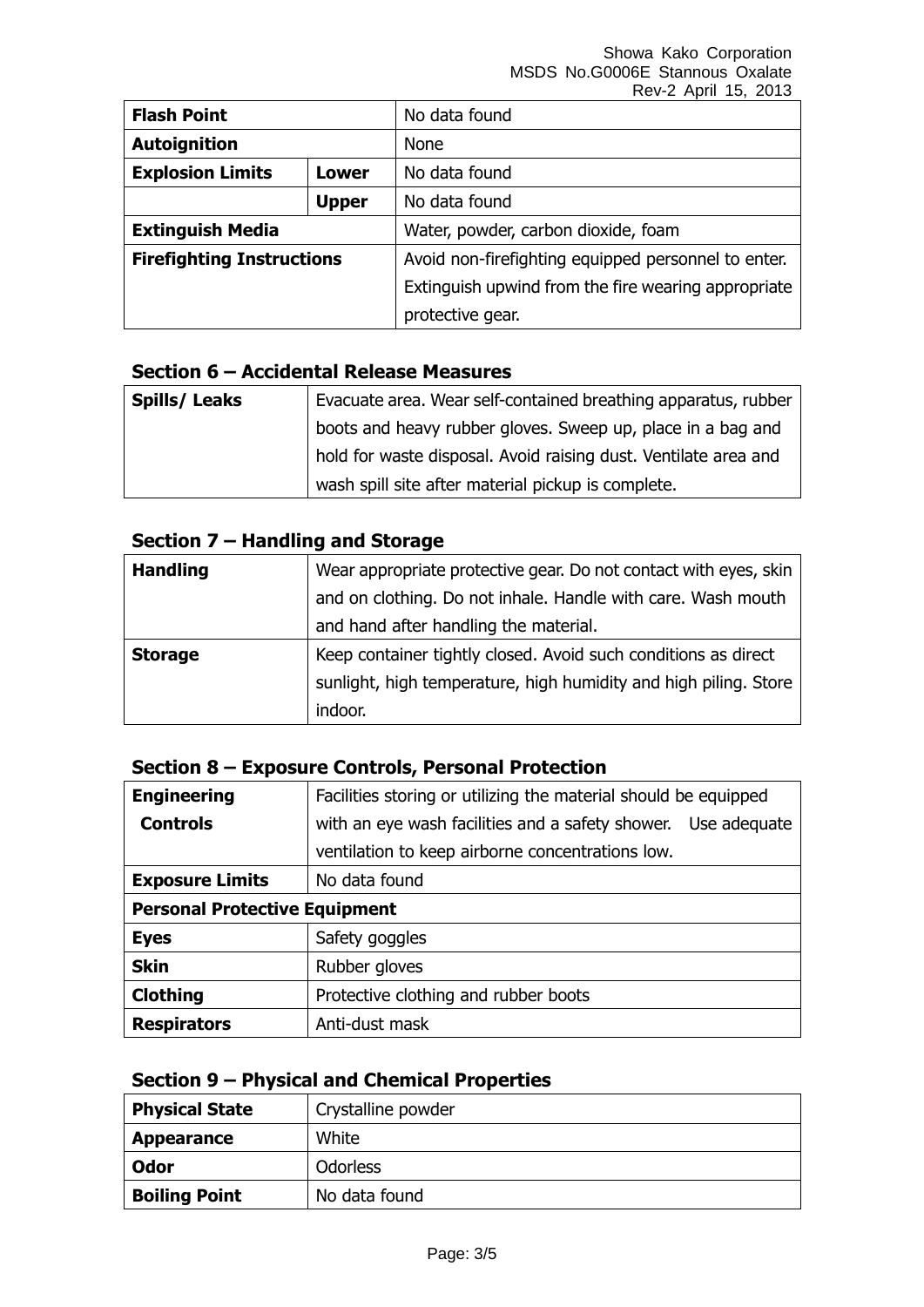|                         | .  . <i>. </i>                                                       |
|-------------------------|----------------------------------------------------------------------|
| <b>Melting Point</b>    | $280^{\circ}$ C                                                      |
| <b>Flash Point</b>      | No data found                                                        |
| <b>Autoignition</b>     | <b>None</b>                                                          |
| <b>Explosibility</b>    | <b>None</b>                                                          |
| <b>Vapor Pressure</b>   | No data found                                                        |
| <b>Vapor Density</b>    | No data found                                                        |
| <b>Solubility</b>       | Easily soluble in Hydrochloric acid, soluble in dilute sulfuric acid |
| <b>Molecular Weight</b> | 206.73                                                               |

### **Section 10 – Stability and Reactivity**

| <b>Stability</b>                             | <b>Stable</b>                           |
|----------------------------------------------|-----------------------------------------|
| <b>Conditions to avoid</b>                   | Direct sunlight, high temperature, high |
|                                              | humidity and high piling                |
| <b>Incompatibilities with Other Material</b> | No data found                           |
| <b>Hazardous Decomposition Product</b>       | No data found                           |
| <b>Hazardous Polymerization</b>              | Will not occur                          |

## **Section 11 – Toxicological information**

| <b>RTECS#</b>               | No data found              |
|-----------------------------|----------------------------|
| <b>LD50/LC50</b>            | Oral-rat LD50: 3620 mg/ kg |
| Carcinogenicity             | No data found              |
| <b>Mutagenicity</b>         | No data found              |
| <b>Reproductive Effects</b> | No data found              |
| <b>Teratogenicity</b>       | No data found              |
| <b>Immunology</b>           | No data found              |
| <b>Irritation</b>           | No data found              |

## **Section 12 – Ecological Information**

| Ecotoxicity                   | No data found |
|-------------------------------|---------------|
| <b>Environmental Standard</b> | No data found |

## **Section 13 – Disposal Consideration**

| <b>Disposal Method</b>   | Federal (national), state or local laws and regulations |
|--------------------------|---------------------------------------------------------|
|                          | will determine the proper waste disposal method.        |
| <b>Regulation Method</b> | Federal (national), state or local laws and regulations |

## **Section 14 – Transport Information**

| <b>Shipping Name</b> | Not applicable |
|----------------------|----------------|
| <b>Hazard Class</b>  | Not applicable |